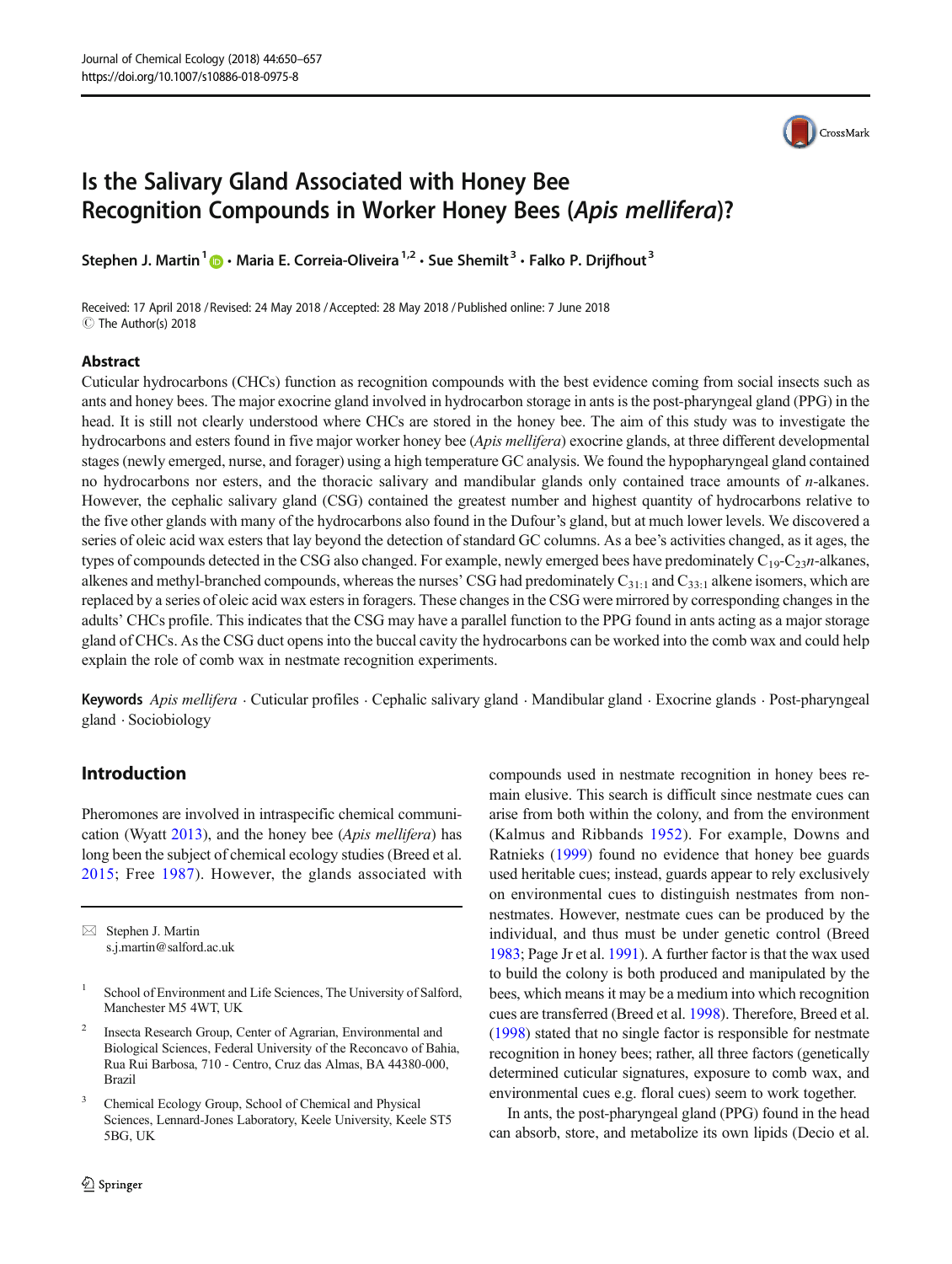[2016\)](#page-6-0), and the hydrocarbon profile (ratio of compounds) of the PPG is very similar to that of the cuticle (Bagnères and Morgan [1991](#page-6-0); Kaib et al. [2000\)](#page-7-0). The PPG may also act as a mixing 'gestalt' organ (Soroker et al. [1994](#page-7-0)), since cuticular hydrocarbons (CHCs) can be transferred to an individual's PPG by nestmates via the sharing of secretions (trophallaxis) or grooming (Meskali et al. [1995](#page-7-0); Morgan [2010](#page-7-0)). Thus, any genetic (CHCs) or environmental differences between individuals can be smoothed out, producing a single unified nestmate odour.

Work, predominantly on social insects, has shown that each species of insect has a unique CHC profile (Kather and Martin [2015\)](#page-7-0), which is remarkably stable over large geographical areas (Guillem et al. [2016\)](#page-6-0). In ants, qualitative differences in these unique species profiles indicates that the CHCs can also contain a nestmate signal (Martin et al. [2008;](#page-7-0) van Zweden and d'Ettorre [2010](#page-7-0)). Several studies have indicated the importance of CHCs in nestmate recognition in honey bees. For example, newly emerged bees, which have fewer hydrocarbons in their cuticle, are accepted more readily into an unrelated colony, while the removal of hydrocarbons from older bees improves their acceptance (Breed et al. [2004](#page-6-0)). Further studies indicated that a sub-set of hydrocarbons, the long-chained alkenes, maybe involved in honey bee nestmate recognition (Châline et al. [2005;](#page-6-0) Dani et al. [2005](#page-6-0); Pradella et al. [2015\)](#page-7-0). However, the location where hydrocarbons, especially alkenes, are stored prior to release onto the cuticle remains unclear.

The five major glands studied (mandibular [MG], hypopharyngeal [HG], cephalic salivary [CSG], thoracic salivary [TSG], and Dufour's gland [DG]) (Fig. [1](#page-2-0)) are all vital to an adult worker performing its various tasks both inside and outside the hive successfully (Duffield et al. [1984](#page-6-0); Katzav-Gozansky et al. [2001;](#page-7-0) Poiani and Cruz-Landim [2017\)](#page-7-0). The MG, HG, CSG, and TSG are all paired glands whose ducts open into the buccal cavity (Snodgrass [1956](#page-7-0)). The primary role of the HG is providing protein rich secretions to feed the larvae during the nursing phase (Crailsheim and Stolberg [1989;](#page-6-0) Huang et al. [1989\)](#page-7-0), and in foragers these glands secrete enzymes that aid the processing of honey (Simpson [1960](#page-7-0)). The MG initially secretes fatty acids, again used for larval nutrition (Plettner et al. [1997\)](#page-7-0). They then switch to the secretion of 'forage-marking' (Vallet et al. [1991\)](#page-7-0) and alarm pheromones such as 2-heptanone in foragers. In worker honey bees, the salivary gland develops into two glands with the CSG found in the head and the TSG in the thorax. Simpson [\(1960\)](#page-7-0) noted the secretion of the TSG was aqueous, containing water soluble digestive enzymes, whereas the CSG produced an oily secretion that helps with wax manipulation. However, Katzav-Gozansky et al. ([2001](#page-7-0)) detected a series of n-alkanes in both the TSG and CSG, which partly conflicting with what Simpson [\(1960](#page-7-0)) found. Recently, and based on a single colony, Poiani and Cruz-Landim ([2017](#page-7-0)) suggested that the CSG secretion may be used to replenish the CHCs. In

contrast the TSG secretions are important for honey maturation (Maurizio [1975](#page-7-0)), possibly contain pheromones (Maurizio [1975\)](#page-7-0) and help moisten pollen and wax (Simpson [1963](#page-7-0)). The DG is associated with the sting apparatus and although well studied in queens (Niño et al. [2013](#page-7-0)) and workers in queen-less colonies, its role in workers from queenright colonies is not well defined (Mitra [2013](#page-7-0)). It is known to produce hydrocarbons (Katzav-Gozansky et al. [2001\)](#page-7-0) that are used for waterproofing the cuticle and possibly involved in chemical communication (Abdalla and Cruz-Landim [2001\)](#page-6-0).

The aim of this study was to investigate the presence or absence of hydrocarbons contained within five honey bee exocrine glands, at three different key points in the adult honey bee worker's life (newly emerged, nurse, and foraging phases). This data was then compared with the CHC profiles from workers doing the same tasks (Kather et al. [2011\)](#page-7-0). This will determine which gland is acting as a reservoir for hydrocarbons that are detected on the surface of the honey bee i.e. CHCs, and will also help determine whether the role of the glands changed as the tasks of the bee changed.

## Methods and Materials

Samples Collection and Preparation All studies were conducted during the summer of 2014 using four honey bee colonies maintained at the University of Salford apiary Manchester, UK. Worker bees of known age were obtained by removing a frame containing mature pupae and placing it into a temperature cabinet controlled at 30 °C  $\pm$  5 °C and RH 60%  $\pm$  2%. The thorax of approximately 500 newly born workers per colony were marked with a non-toxic Uniposca® pen before being returning to their natal colony. Thereafter, from each of the four colonies, 50 workers were sampled when they emerged (newly emerged bees [day 0]). After 10 days bees were collected from the surface of a frame whilst feeding larva (nurse bees), and after 30 days bees were collected returning to the hive bearing pollen (forager bees). Since hydrocarbons are known to be stable under a wide range of storage conditions (Martin et al. [2009](#page-7-0)), all collected bees were stored at −20 °C until their glands were removed. Only workers were sampled since CSG glands are poorly developed in male honey bees (Poiani and Cruz-Landim [2010](#page-7-0)).

Gland Extraction The five glands (Fig. [1](#page-2-0)) were dissected out in water using fine tweezers under a Leica binocular microscope at ×25 magnification. The head was separated from the thorax using micro scissors and the TSG extracted from the thorax using fine tweezers. From the head, the buccal apparatus was removed by creating a hole near the mandibles, which was then extended into the ventral region to allow the removal of the MG. The exoskeleton in the dorsal region of the head was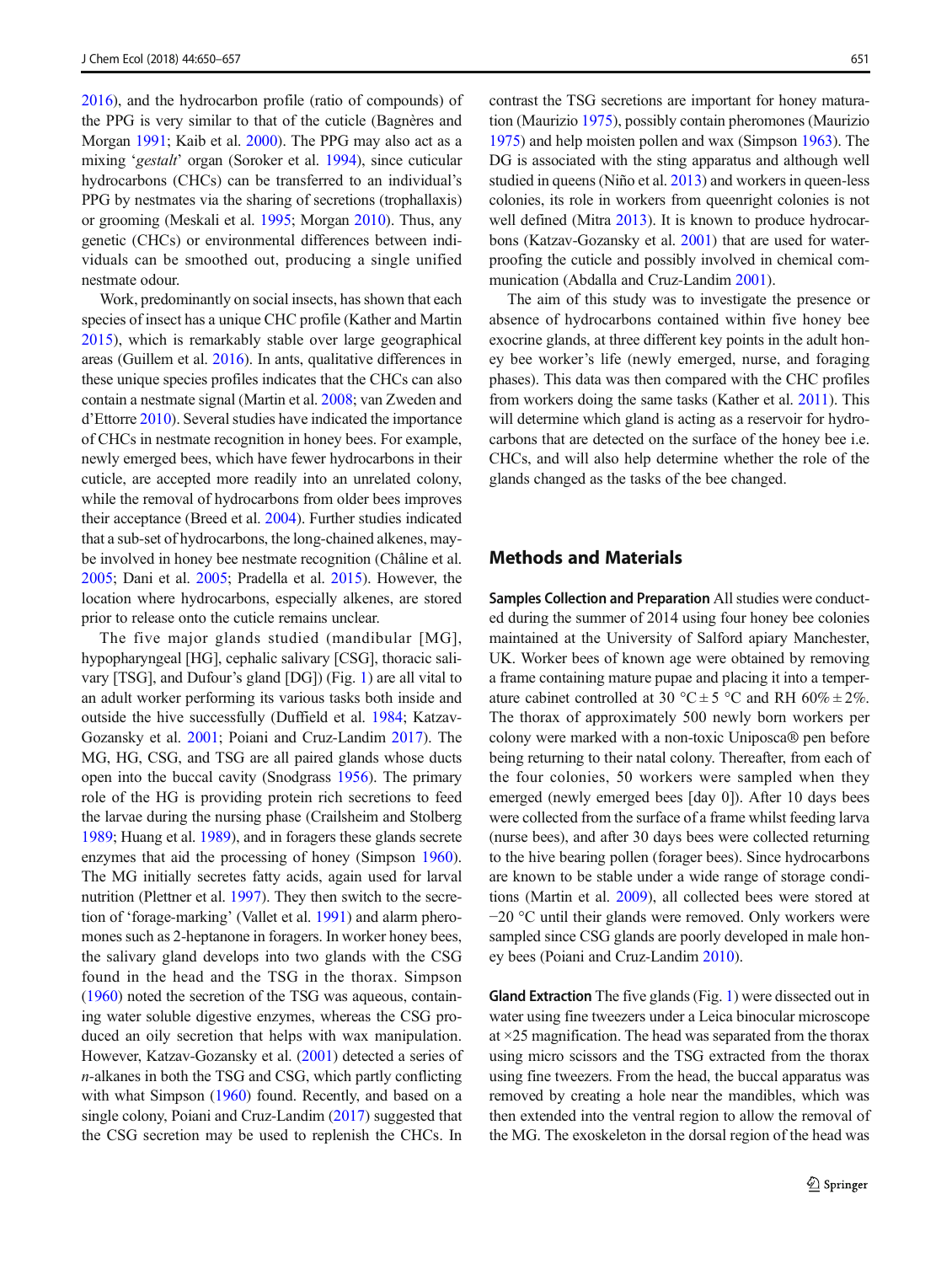<span id="page-2-0"></span>

Fig. 1 The position of the five glands, three in the head, one in the thorax, and one in the gaster, evaluated in this study (adapted from Tofilski [2012](#page-7-0))

removed allowing the HG and CSG to be removed. By removing the stinger, the DG could easily be extracted.

Chemical Analysis Each sample was a pool of 10 glands to ensure a clear chemical signal. For each colony, five replicates of each age group (0, 10, and 30 days) were prepared. This was replicated across the four colonies giving a total of 300 samples to be analysed (four colonies x five replicates x three age groups x five glands), from 600 bee dissections. Each sample was immersed in 30 μl of high-performance liquid chromatography (HPLC) grade n-hexane and evaporated to dryness at room temperature before being stored at −20 °C. Immediately before analysis samples were re-suspended in 30 μl HPLC grade n-hexane and analysed on an Agilent 7890-GC (equipped with a Vf-5ht UltiMetal column; length: 30 m; ID: 0.25 mm; film thickness; 0.1  $\mu$ m) connected to an Agilent 5975-MSD (quadrupole mass spectrometer with 70 eV electron impact ionization). Samples were injected in splitless mode with the injection port at 325  $\degree$ C and the MS in scan mode. The oven temperature programme was 70 °C (held for 1 min), 40 °C min<sup>-1</sup> to 200 °C, 4 °C min<sup>-1</sup> to 250 °C and finally 25°Cmin−<sup>1</sup> to 350 °C with a final five-minute hold. The carrier gas of helium was used at a constant flow rate of 1.0 ml min−<sup>1</sup> . Compounds were identified using standard MS databases, diagnostic ions, and Kovats indices. This method allowed us to detect hydrocarbons and esters up to chain lengths of forty-two carbons  $(n-C_{42})$ . The presence of oleic acid in samples was variable, potentially due to contamination from other body tissues, so was excluded from the analysis. Each peak was transformed into a relative proportion based on the total amount of hydrocarbons ( $C_{19}$  to  $C_{33}$ ) plus wax esters, if present. Any compound which was consistently less than 1% across all three age groups was excluded from further

analysis and recorded as trace (Table [1\)](#page-3-0). An internal standard was not used so all comparisons are relative.

Statistical Analysis The raw data was arcsine square root transformed to reduce the range of data values, and non-metric Multidimensional Scaling (NMDS) performed using Euclidean distances in SPSS v23. Goodness of fit was measured using the Normalized raw stress. The lower the stress value, the better the data are represented, with values of <0.05 considered excellent, and where values of >0.2 are considered a poor representation of the data and should be interpreted with caution. NMDS does not rely on the assumptions of normality of multidimensional data, thus having the advantage of omitting any distributional assumptions required for other methods (McCune and Grace [2002](#page-7-0)). Moreover, the preassumed hypothesis-driven groupings such as those used in discriminant analysis, which can bias the final result, as can minor compounds (Martin and Drijfhout [2009](#page-7-0)). Also, if the number of variables is sufficiently large, which is often the case, the canonical variates separate the groups regardless of the actual group distributions (Mitteroecker and Bookstein [2011](#page-7-0)). The CHC profiles from workers (Kather et al. [2011](#page-7-0)) and CSG (this study) came from the same honeybee colonies, but the CHC profiles were analysed using a standard GC column, so before the datasets were compared the high temperature oleic acid waxy esters were removed from the data-set (see Fig. [3](#page-4-0)b).

## **Results**

In the TSG trace amounts of *n*-pentacosane  $(n-C_{25})$  were detected, irrespective of age group and no other non-polar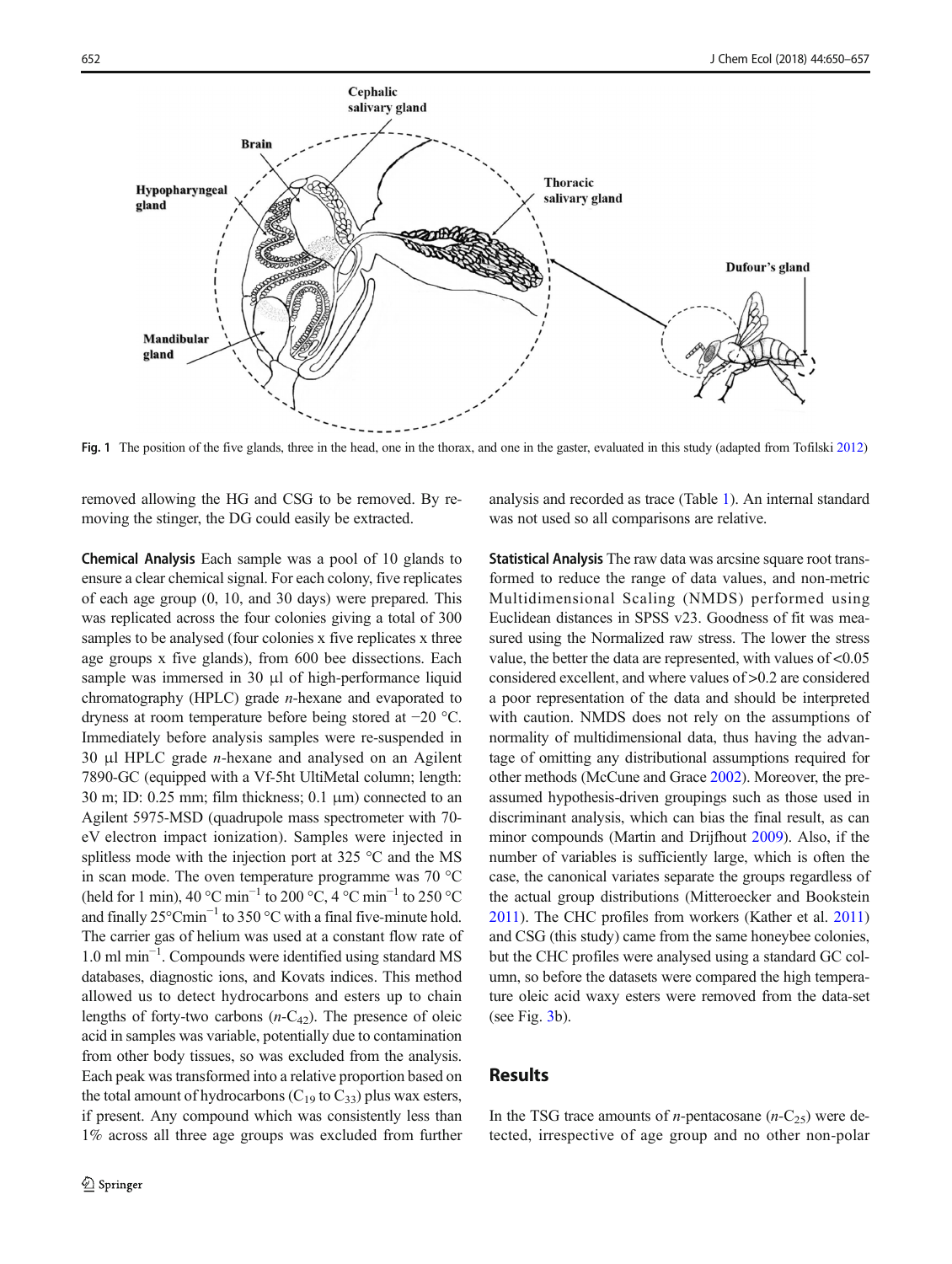<span id="page-3-0"></span>

|                          |                             |          |                                               | Cephalic salivary                                   | gland                             |                  | Thoracic salivary      |              | Dufour's gland |               |                                  | Mandibular gland |              |               |                | Cuticular surface (Kather et al. | 2011)                 |
|--------------------------|-----------------------------|----------|-----------------------------------------------|-----------------------------------------------------|-----------------------------------|------------------|------------------------|--------------|----------------|---------------|----------------------------------|------------------|--------------|---------------|----------------|----------------------------------|-----------------------|
| #<br>Peak                | Hydrocarbon abbreviation    | Ret time | Day 0                                         | $\equiv$<br>$\mathop{\operatorname {Day}}\nolimits$ | $\log 30$                         | Day <sub>0</sub> | $\overline{10}$<br>Day | Day 30       | $\circ$<br>Day | Day 10        | 30<br>Day                        | $\circ$<br>Day   | Day 10       | $30\,$<br>Day | $\circ$<br>Day | Day 10                           | $\overline{c}$<br>Day |
| $\overline{\phantom{0}}$ | $C_{19;1}$                  | 6.8      | $2 +$                                         |                                                     |                                   |                  |                        |              |                |               |                                  |                  |              |               |                |                                  |                       |
| $\sim$                   | $n-C_{19}$                  | 6.9      | $2 +$                                         |                                                     |                                   |                  |                        |              |                |               |                                  |                  |              |               |                |                                  |                       |
| $\sim$                   | $C_{21:1}$                  | 8.2      | $\leftarrow$                                  |                                                     | $\overline{+}$                    |                  |                        |              |                |               |                                  |                  |              |               |                |                                  |                       |
| 4                        | $n\text{-}C_{21}$           | 8.4      | $16 + 5$                                      | $\mathfrak{c}$<br>$\overline{+}$<br>4               |                                   |                  |                        |              | $6.9 \pm 5.4$  |               | $4.8 \pm 2.6$                    | $10 + 3.8$       |              |               | $2.5 \pm 2.1$  |                                  |                       |
| $\Omega$                 | $C_{23:1}$                  | 10.2     | $9 \pm 3$                                     | $\mathbf{C}$<br>$\overline{+}$<br>3                 | $\overline{+}$                    |                  |                        |              |                |               |                                  | $5.4 \pm 3.9$    |              |               | $0.9 \pm 0.8$  | $0.9 \pm 1.1$                    | $5 + 1.9$             |
| $\circ$                  | $n - C_{23}$                | 10.6     | $29 \pm 9$                                    | $\mathfrak{c}$<br>$^{\rm +}$                        | $6 \pm 0$                         |                  |                        |              | $18 \pm 15$    | $6.7 + 4.2$   | 3.3.<br>$+$<br>4                 | $15 + 8.2$       |              |               | $19 + 6.7$     | 5.3<br>$8.6 \pm 1$               | $25 + 6.3$            |
|                          | $C_{23}$ -Me3               | 11.6     |                                               |                                                     |                                   |                  |                        |              |                | $2.4 \pm 4.4$ |                                  |                  |              |               |                |                                  |                       |
| $\infty$                 | $\mathbf{C}_{25:2}$         | 12.5     | $3 \pm 1$                                     |                                                     |                                   |                  |                        |              |                |               |                                  |                  |              |               |                |                                  |                       |
| $\circ$                  | $C_{\rm 251}$               | 12.8     | $\mathbf{\sim}$<br>$\frac{4}{4}$              | $\mathbf{\sim}$<br>$\frac{4}{4}$                    | $\frac{1}{1}$                     |                  |                        |              |                |               |                                  | $5.8 \pm 2.5$    |              |               | $1.7 \pm 1.3$  | $1.3 \pm 1.3$                    | $5.5 \pm 1.6$         |
| $\Xi$                    | $n-C_{25}$                  | 13.2     | $6 \pm 3$                                     | $\mathfrak{c}$<br>$6 +$                             | $8 \pm 9$                         | $\mathbf{e}$     | $97 + 10$              | $\mathbf{5}$ | $19 \pm 14$    | $20 \pm 12$   | $13 + 4.7$                       | $13 + 5.1$       | $63 \pm 19$  | $81 \pm 14$   | $10 \pm 1.7$   | $9.3 \pm 3.4$                    | $18 + 3.4$            |
| $\equiv$                 | $C_{25}$ Me9, 11, 13        | 13.6     | $\mathbf{\sim}$<br>$2 +$                      |                                                     |                                   |                  |                        |              | $5.3 \pm 7.1$  |               |                                  | $3.3 \pm 2.8$    |              |               | $2.8 \pm 0.8$  | $0.4 + 0.6$                      | $0.4 \pm 0.4$         |
| $\overline{c}$           | $\mathbf{C}_{27:2}$         | 15.3     |                                               |                                                     |                                   |                  |                        |              |                |               |                                  |                  |              |               | $0.2 \pm 0.1$  | $0.7 \pm 0.5$                    | $1.5 \pm 0.5$         |
| $\mathbf{r}$             | $C_{27;1}$                  | 15.7     |                                               | $2 +$                                               | $\frac{1}{1}$                     |                  |                        |              |                |               |                                  |                  |              |               |                | $0.1 \pm 0.3$                    | $1.3 \pm 0.5$         |
| $\overline{4}$           | $n-C_{27}$                  | 16.1     | $5 \pm 2$                                     | $\sim$<br>$\pm 9$                                   | $\zeta$                           |                  | $3 + 10$               |              | $15 + 9.5$     | $19 + 7$      | $17 + 4.8$                       | $13 + 3.3$       | $15 \pm 7.4$ | $19 + 14$     | $27 + 3.5$     | $19 + 4.1$                       | $16 + 4.4$            |
| $\overline{15}$          | $C_{27}$ Me9, 11, 13        | 16.6     | $5 +$                                         | $\circ$<br>$\overline{+}$                           |                                   |                  |                        |              | $8.1 + 8.4$    |               |                                  | $12 + 3.9$       |              |               | $14 + 3.7$     | $1.8 \pm 0.9$                    | $0.7 \pm 0.5$         |
| 16                       | $C27$ -Me3                  | 17.1     |                                               |                                                     |                                   |                  |                        |              |                |               | $3.3 \pm 2.6$                    |                  |              |               |                |                                  |                       |
| $\overline{17}$          | $C_{\rm 29:1}$              | 18.2     |                                               | $2 \pm 1$                                           | $\frac{1}{1}$                     |                  |                        |              |                |               |                                  |                  |              |               | $0.4 \pm 1.0$  | $2.6 \pm 0.9$                    | $2 \pm 1$             |
| $\overline{18}$          | $n-C_{29}$                  | 18.4     | $\overline{+}$                                | $\mathbf{C}$<br>$3 +$                               | $^{+2}$                           |                  |                        |              | $8.2 \pm 6.6$  | $23 + 7$      | $\frac{5}{4}$<br>$\overline{21}$ | $5.6 \pm 3$      |              |               | $4.8 \pm 2.6$  | $11 + 2.1$                       | 4<br>$5.8 \pm 2.$     |
| $\overline{19}$          | $C_{29}$ Me9, 11, 13        | 18.6     | $3 \pm 1$                                     |                                                     |                                   |                  |                        |              | $7.4 \pm 8.5$  |               |                                  | $9.7 \pm 2.9$    |              |               | $8.8 + 3.0$    | $1.2 \pm 0.6$                    | $0.8 \pm 1.5$         |
| $\overline{c}$           | $C_{31:1}$ (2 isomers)      | 19.4     | $\mathbf{C}$<br>$+$<br>$\sim$                 | $11 \pm 6$                                          | $\pm 2$                           |                  |                        |              | $1.8 \pm 1.9$  | $4.1 \pm 4$   | $2.4 + 5.3$                      | $2.8 \pm 2.1$    |              |               | $1.3 \pm 2.6$  | $19 + 5.9$                       | $8.4 \pm 2.6$         |
| $\overline{c}$           | $n - C_{31}$                | 19.6     |                                               | $2 + 1$                                             | $+2$                              |                  |                        |              | $3 + 5.4$      | $18 \pm 6$    | $\frac{6}{1}$<br>$\overline{1}$  | $1.6 \pm 1.7$    |              |               | $0.8 \pm 1.2$  | $6.3 \pm 2.1$                    | $2.3 \pm 1.1$         |
| $\mathfrak{L}$           | $C_3$ , Me9, 11, 13         | 19.7     |                                               | $\epsilon$<br>$\frac{+}{-}$                         |                                   |                  |                        |              | $2.9 + 3.5$    |               |                                  | $3.4 \pm 1.4$    |              |               | $3.1 \pm 1.3$  | $0.1 \pm 0.3$                    | $0.2 \pm 0.3$         |
| 23                       | $C_{33:1}$ (3 isomers)      | 20.3     | $\mathfrak{c}$<br>$\qquad \qquad +$<br>$\sim$ | $\Xi$<br>$\overline{19}$                            | $\stackrel{<}{\pm}$               |                  |                        |              | $0.7 \pm 1.4$  | $3.4 \pm 3.8$ | $1.1 \pm 1.2$                    |                  | $22 \pm 14$  |               | $1.1 \pm 2.6$  | $18 + 10$                        | $5.5 \pm 3.3$         |
| 24                       | $n - C_{33}$                | 20.4     |                                               |                                                     |                                   |                  |                        |              |                | $1.4 \pm 0.9$ | $1.6 \pm 0.6$                    |                  |              |               | $0.5 \pm 1.5$  | $0.1 \pm 0.2$                    | $0.4 + 0.3$           |
| 25                       | $C_{33}$ -Me9, 11, 13       | 20.5     |                                               |                                                     |                                   |                  |                        |              | $0.9 \pm 1.5$  |               |                                  |                  |              |               | $0.4 \pm 0.3$  |                                  | $0.3 \pm 0.4$         |
| 26                       | Oleic acid octadecyl ester  | 21.7     | $\mathfrak{c}$<br>$2 +$                       | $7\pm 8$                                            | $3\pm9$                           |                  |                        |              | $0.1 + 0.2$    | $0.9 \pm 1.2$ | $1.6 \pm 0.6$                    |                  |              |               |                |                                  |                       |
| 27                       | Oleic acid eicosyl ester    | 22.3     | 4<br>$2\pm$                                   | $15 \pm 15$                                         | $.8 + 13$                         |                  |                        |              | $0.7 \pm 1.5$  | $0.9 \pm 1$   | $8.3 + 3.9$                      |                  |              |               |                |                                  |                       |
| 28                       | Oleic acid tetracosyl ester | 23.0     | $\overline{ }$<br>$3 +$                       | $3\pm2$                                             | $\overline{+}$<br>$\sim$          |                  |                        |              |                |               |                                  |                  |              |               |                |                                  |                       |
| 29                       | Unidentified wax ester      | 23.5     |                                               |                                                     | $\pm 2$<br>$\sim$                 |                  |                        |              |                | $0.6 + 0.9$   | $1.5 \pm 0.7$                    |                  |              |               |                |                                  |                       |
| 30                       | ester<br>Unidentified wax   | 23.9     |                                               |                                                     | $\overline{+}$<br>$\mathbf{\sim}$ |                  |                        |              | $0.9 + 1$      |               | $2.2 \pm 0.9$                    |                  |              |               |                |                                  |                       |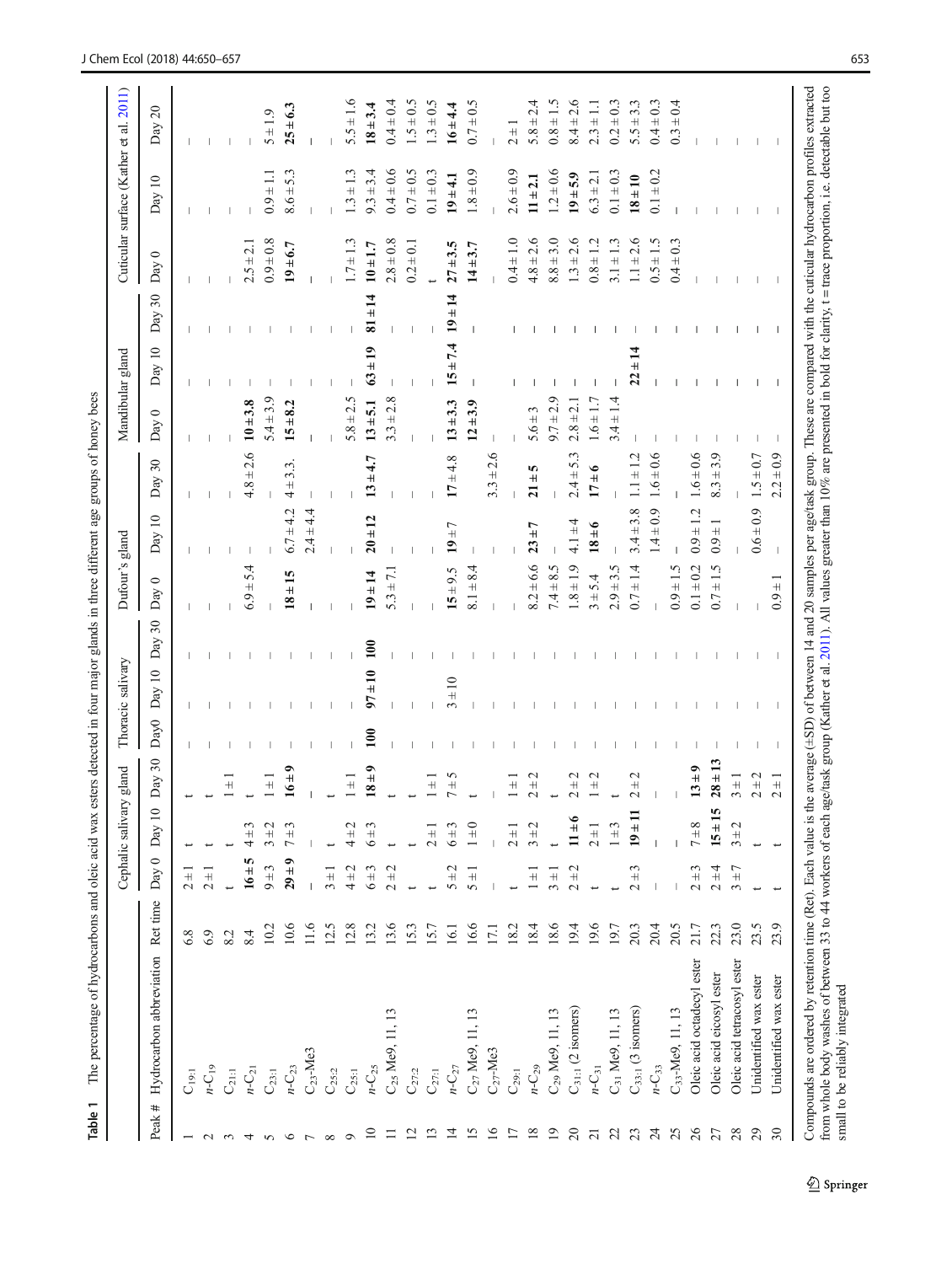<span id="page-4-0"></span>

Fig. 2 The relative amount, based on total ion counts of CHCs and oleic acid wax esters, in the five exocrine glands (HG = hypopharyngeal, MG = mandibular, CSG = cephalic salivary, TSG = thoracic salivary, and DG = Dufour's gland), at the three different honey bee ages; day  $0 =$  newly emerged, day  $10 =$  nurses, and day  $30 =$  foragers. The error bars represent +1 SD. The pie charts indicate the proportions of the CHC and oleic acid wax esters at each age  $(CSG = clear, MG = grey,$  $DG = dotted$  and  $MG = black$ )

compounds were seen. As expected no hydrocarbons were detected in the HG, while the MG of new-born bees contained only small amounts of the n-alkanes and alkenes typically found in the CSG and DG, which became trace amounts of  $n-C_{25}$  and *n*-heptacosane ( $n-C_{27}$ ) in older age groups (Table [1\)](#page-3-0). The DG contained predominantly (70–88%) odd chained *n*-alkanes (*n*-heneicosane  $[n-C_{21}]$  to *n*-hentriacontane  $[n-1]$  $C_{31}$ ]), with small proportions of alkenes (3–8%), whereas the methyl branched-alkanes occur predominantly in newly emerged bees, and the oleic acid wax esters were found mainly in the foragers (Table [1\)](#page-3-0).

The CSG contained, relative to the other glands, a large quantity of n-alkanes, alkenes, methyl branched-alkanes, and oleic acid wax esters (Table [1](#page-3-0); Fig. 2). The proportions of these compounds changed dramatically as the bees aged (Table [1](#page-3-0); Fig. 3a) and mirrored the changes seen in the adult CHC profiles (Table [1:](#page-3-0) Fig. 3b). In newly emerged bees (day 0) 10% of the CSG consisted of methyl branched-alkanes, which dropped to just 2% after 10 days and to trace amounts at 30 days. The dominant hydrocarbons (47%) in newly emerged workers were the three *n*-alkanes (*n*-C<sub>19</sub>, *n*-C<sub>21</sub>, and  $n-C_{23}$ ), these were replaced by  $C_{31:1}$  and  $C_{33:1}$  alkene isomers (30%) after 10 days, before the appearance of the oleic acid wax esters (48%) in the 30-day old bees (foragers) (Fig. [4;](#page-5-0) Table [1](#page-3-0)). This changing pattern was mirrored in the DG (Table [1](#page-3-0); Fig. 3a). In the CSG gland the  $C_{31:1}$  and  $C_{33:1}$  alkene isomers were present in all age groups but were a major part of the profile in 10-day old bees (nurses). At this time colonyspecific patterns in the  $C_{31:1}$  and  $C_{33:1}$  isomer ratios were seen in all colonies. In other words, there was little within colony variation of the isomer pattern for all four colonies, whilst between colony difference could be detected (Fig. [5](#page-5-0)). These patterns cannot be detected in day 0 and day 30 bees due to the small amounts of alkenes detected. However, such colonyspecific patterns were not seen in any other group of compounds.

#### **Discussion**

This study found that, among the five major exocrine glands studied, the CSG was the only one to contain large amounts of CHCs. The production, or storage, of lipids in the CSG, and not the TSG, is supported by evidence from both physiological (Poiani and Cruz-Landim [2010](#page-7-0)) and proteomic (Fujita et al. [2010\)](#page-6-0) studies. The CHCs detected in the CSG are typical of those reported on the surface of adult honey bees (Table [1,](#page-3-0) Kather et al. [2011](#page-7-0); Pradella et al. [2015\)](#page-7-0), thus supporting the findings of Poiani and Cruz-Landim [\(2017\)](#page-7-0). Across a wide range of Hymenoptera the DG also contains hydrocarbons found on their cuticle. These include bumblebees (Oldham et al. [1994](#page-7-0)), social Polistes (Dani et al. [1996\)](#page-6-0) and Ropalidia wasps (Mitra and Gadagkar [2014](#page-7-0)), as well as solitary wasps (Howard and Baker [2003\)](#page-7-0) and solitary bees (Pitts-Singer et al.



Fig. 3 a NMDS analysis of the four glands contain different hydrocarbons that change as the bees aged (see Table [1\)](#page-3-0). Each dot represents the mean profile for each colony. b NMDS analysis indicates the similarity between the CSG and CHC profile for each age group

(dimension 1). Each dot represents the mean chemical profile (excluding esters) for each group across all samples in each of the four colonies. The Normalized raw stress values were a) 0.05184 and b) 0.01813, indicating good representation of the data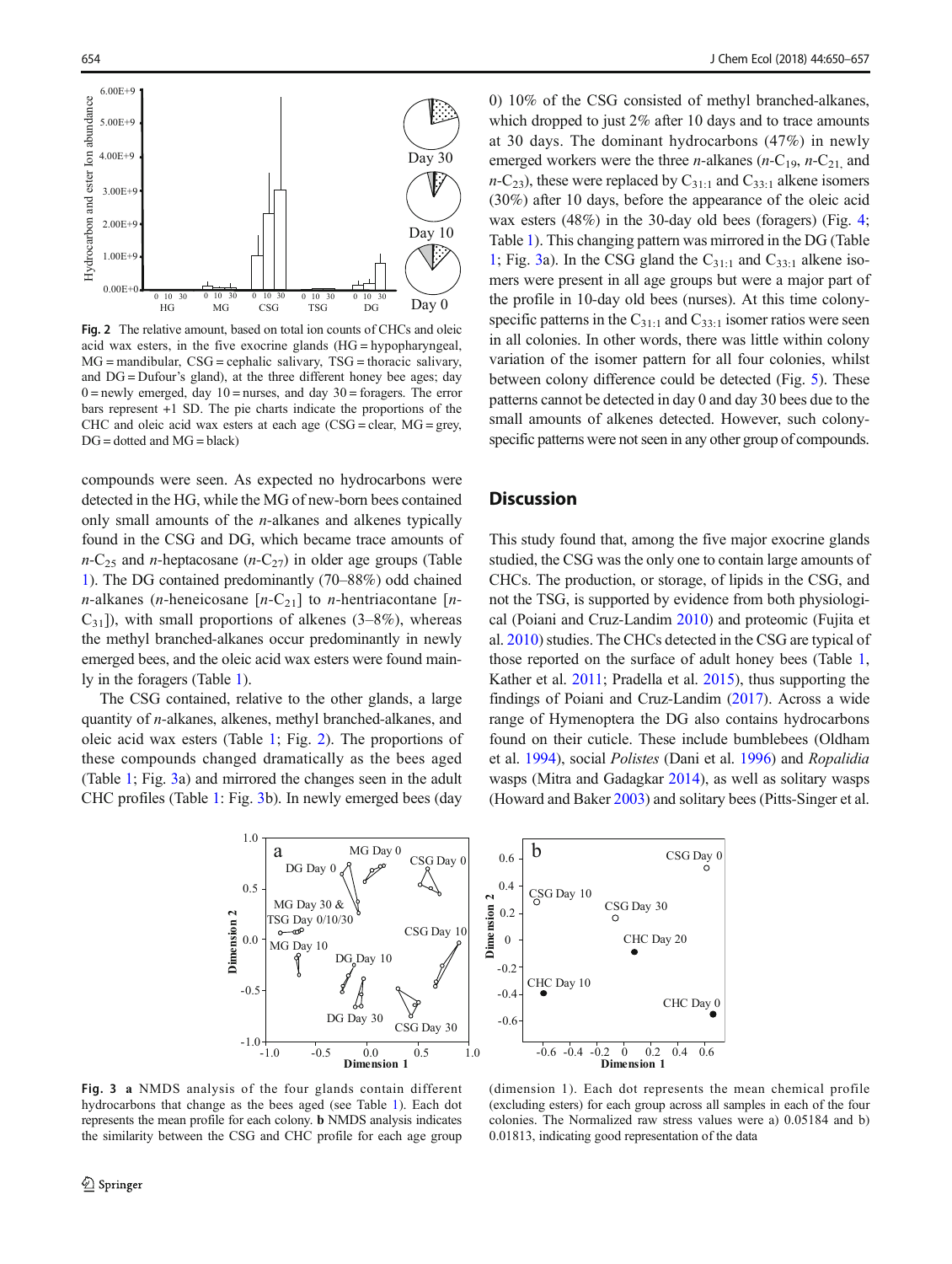<span id="page-5-0"></span>

Fig. 4 Typical Total Ion Chromatograms of the cephalic salivary gland from  $(a)$  newly emerged bees,  $(b)$  nurse bees, and  $(c)$ foragers. The numbers indicate the compounds presented in Table [1](#page-3-0). The pie diagrams indicate the proportion of  $n$ -alkanes (clear), alkenes (lines), methyl branched-alkanes (black) and oleic acid wax esters (dots).  $* =$ Oleic acid (C<sub>18</sub>)

[2017\)](#page-7-0). Interestingly, in the stingless bee Melipona bicolor the DG has been lost in the workers (Abdalla et al. [2004\)](#page-6-0) but remains in the queen and contains hydrocarbons and esters, as found in many social Hymenoptera queens (Le Conte and Hefetz [2008\)](#page-7-0).

Fig. 5 a The colony specific differences in the  $C_{31:1}$  and  $C_{33:1}$ isomers ratios between the four colonies detected in the cephalic salivary glands at day 10. Colonies are sometimes distinct (1, 4 and 2) or less distinct (2 and 3). b These observations were supported by an NMDS analysis with a normalized raw stress value of 0.00779. Each point represents a pooled 10-day CSG sample from each of the four colonies

In this study the MG contained a range of hydrocarbons in newly emerged bees that became reduced to only npentacosane and  $n$ -heptacosane as the bees aged, with tritriacontene  $(C_{33:1})$  $(C_{33:1})$  $(C_{33:1})$  appearing in the nurses (Table 1). However, in the stingless bee Melipona quadrifasciata, n-alkanes and alkenes found in the MG persist throughout the entire adult life and are similar to the adults CHCs (Cruz-Landim et al. [2012](#page-6-0)). Therefore, the functions of the CSG and MG may be interchangeable in different genera of bees.

The predominance of alkene isomers  $C_{31:1}$  and  $C_{33:1}$  found in the CSG, especially in nurse bees, suggests a role in sequestering recognition compounds. It has been suggested that these alkenes serve as nestmate recognition compounds in honey bees (Châline et al. [2005;](#page-6-0) Dani et al. [2005;](#page-6-0) Pradella et al. [2015\)](#page-7-0). Furthermore, a large diversification of alkene isomers are uniquely found among bees (Kather and Martin [2015a](#page-7-0)) indicating that these play an important role in chemical communication in this group. Interestingly, a similar pattern of *n*alkanes, alkenes, and oleic acid wax esters found in the CSG are also present in comb wax (Aichholz and Lorbeer [2000;](#page-6-0) Fröhlich et al. [2000;](#page-6-0) Waś et al. [2014\)](#page-7-0). Of the three age groups studied, only the nurse bees have active wax glands, which reach their maximum size in 5 to 15-day old workers (Blomquist et al. [1980\)](#page-6-0). The wax scale produced by the nurse bee is manipulated into brood cells by adding a frothy saliva substance that increases lipolytic activity, helping to change the waxes physical structure (Kurstjens et al. [1985\)](#page-7-0). During this time compounds from the CSG could be added to the comb wax. This may help explain why cues gained from comb wax can affect a honey bees' level of aggression towards its nestmates (Breed et al. [1998;](#page-6-0) Downs and Ratnieks [1999\)](#page-6-0). In male honey bees the CSG is poorly developed and regress with age (Poiani and Cruz-Landim [2010](#page-7-0)). However, in male Bumblebees (Bombus spp) the CSG is well developed and contains species-specific sexual marking pheromones (Šobotnik et al. [2008](#page-7-0)).

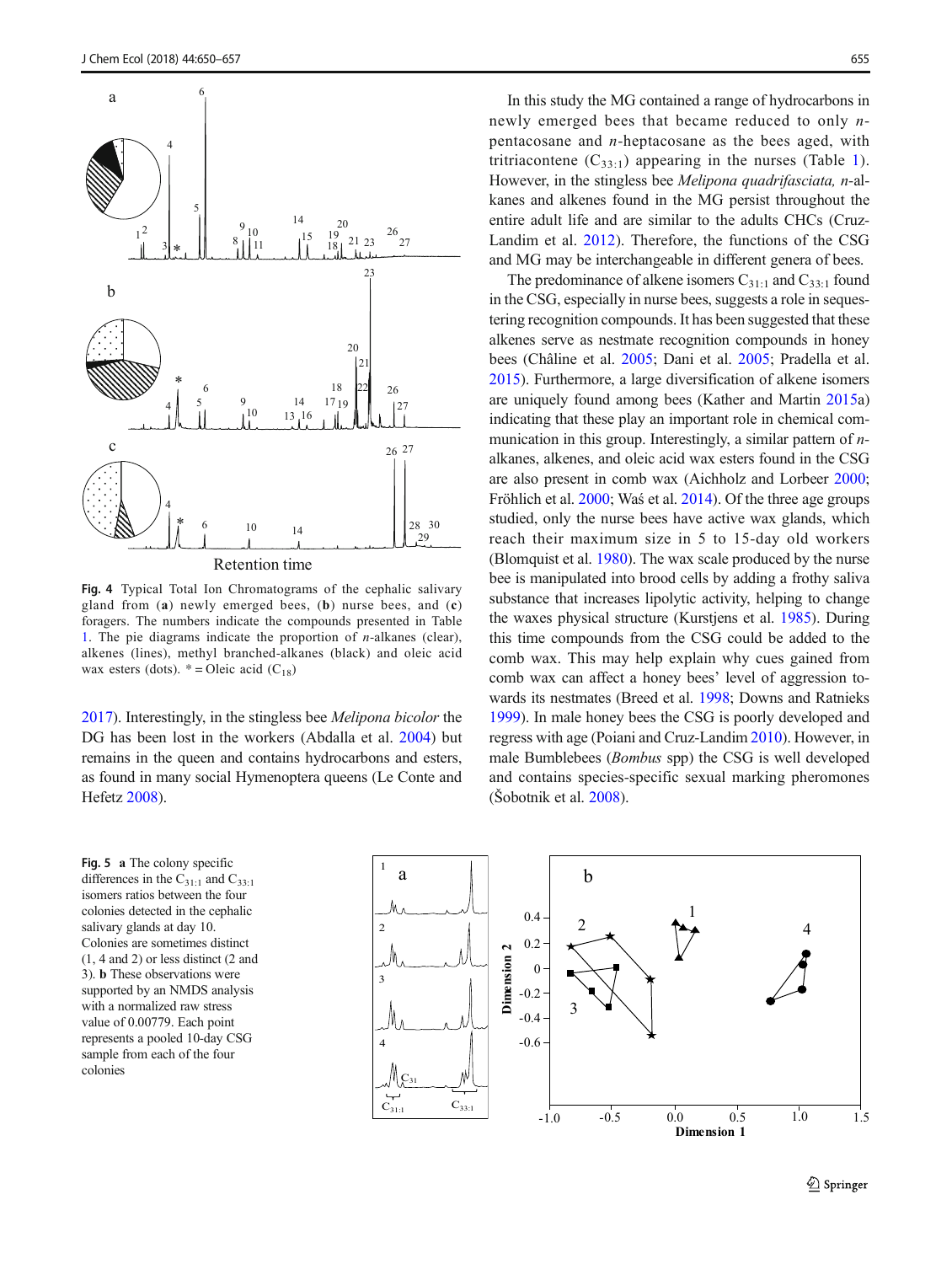<span id="page-6-0"></span>This study and a previous one (Poiani and Cruz-Landim [2017](#page-7-0)) both found similar age-related changes in the hydrocarbons detected in the CSG despite being conducted in Brazil and UK and on different sub-species of bee (Africanised and Buckfast). This suggests these patterns of change are widespread across A. mellifera. That is, the methyl branchedalkanes associated with newly emerged bees disappear from the CSG and CHCs after 10 days. In contrast, alkene production peaks during the nurse phase, potentially allowing them to be incorporated into the wax-comb. While the CSG of foragers is dominated by several long  $(SC_{32})$  waxy esters. Similar heavy  $(SC_{35})$  waxy esters have been detected on the surface of 11 species of insects from nine genera of Hymenoptera using high temperature GC-MS (Sutton et al. [2013](#page-7-0)) and could be ubiquitous in social insects, acting as waterproofing compounds (Nelson et al. [2001\)](#page-7-0), although they could also play a role in communication. For example, Amsalem et al. (2009) found a series of  $C_{24}$ - $C_{28}$  wax esters in the DG of *Bombus terrestris* workers that did not lay eggs and suggested they signal a worker's functional sterility to other members of the colony. Furthermore, the honey bee brood pheromone is composed of a series of  $C_{17}-C_{20}$  fatty acid esters that act as a primer pheromone (Le Conte et al. [2001](#page-7-0)). These esters are produced in the salivary gland of the larvae prior to it bifurcating into the CSG and TSG during the pupal stage.

This study indicated that the CSG in honey bees has a parallel function to the PPG in ants and wasps (Herznera et al. 2011), functioning as a reservoir for hydrocarbons that are also present on the surface of honey bees. In addition, the CSG contains a group of oleic acid wax esters whose function needs to be elucidated in the future.

Acknowledgements ME Correia-Oliveira was funded by the Coordination for the Improvement of Higher Education Personnel (CAPES), Process number: 9509-13-5 and SJ Martin was funded a CNPq via Special Visiting Researcher – PVE (400425/2014-9).

Open Access This article is distributed under the terms of the Creative Commons Attribution 4.0 International License (http:// creativecommons.org/licenses/by/4.0/), which permits unrestricted use, distribution, and reproduction in any medium, provided you give appropriate credit to the original author(s) and the source, provide a link to the Creative Commons license, and indicate if changes were made.

#### References

- Abdalla FC, Cruz-Landim C (2001) Behavioral responses evoked in honey bee workers by Dufour gland extracts (Hymenoptera: Apidae). Sociobiology 37:673–678
- Abdalla FC, Graeme RJ, Morgan D, Cruz-Landim C (2004) Chemical composition of the Dufour gland secretion in queens of Melipona bicolor (Hymenoptera, Meliponini). J Braz Chem Soc 15:621–625
- Aichholz R, Lorbeer E (2000) Investigation of comb wax of honey bees with high-temperature gas chromatography and high-temperature gas chromatography-chemical ionization mass spectrometry. II.

High-temperature gas chromatography chemical ionization mass spectrometry. J Chromatogr A 883:75–88

- Amsalem E, Twele R, Francke W, Hefetz A (2009) Reproductive competition in the bumble-bee Bombus terrestris: do workers advertise sterility? Proc R Soc B 276:1295–1304
- Bagnères AG, Morgan ED (1991) The postpharyngeal gland and the cuticle of Formicidae contain the same characteristic hydrocarbons. Experientia 47:106–111
- Blomquist GJ, Chu AJ, Remaley S (1980) Biosynthesis of wax in the honeybee, Apis mellifera L. Insect Biochem Mol Biol 10:313–321
- Breed MD (1983) Nestmate recognition in honey bees. Anim Behav 31: 86–91
- Breed MD, Leger EA, Pearce AN, Wang YJ (1998) Comb wax effects on the ontogeny of honey bee nestmate recognition. Anim Behav 55: 13–20
- Breed MD, Perry S, Bjostad LB (2004) Testing the blank slate hypothesis: why honey bee colonies accept young bees. Insect Soc 51:12–16
- Breed DB, Cook CN, McCreery HF, Rodriguez M (2015) Nestmate Recognition in Eusocial Insects: The Honeybee as a Model System. In: Aquiloni L, Tricarico E (eds) Social recognition in invertebrates. Springer International Publishing, Switzerland, pp 147– 164
- Châline N, Sandoz JC, Martin SJ, Ratnieks FLW, Jones GR (2005) Learning and discrimination of individual cuticular hydrocarbons by honey bees (Apis mellifera). Chem Senses 30:327–333
- Crailsheim K, Stolberg E (1989) Influence of diet, age and colony condition upon intestinal proteolytic activity and size of the hypopharyngeal glands in the honeybee (Apis mellifera L.). J Insect Physiol 35:595–602
- Cruz-Landim C, Ferreira-Caliman MJ, Gracioli-Vitti JF, Zucchi R (2012) Correlation between mandibular gland secretion and cuticular hydrocarbons in the stingless bee Melipona quadrifasciata. Genet Mol Res 11:966–977
- Dani FR, Morgan ED, Turillazzi S (1996) Dufour gland secretion of Polistes wasps: chemical composition and possible involvement in nestmate recognition (Hymenoptera: Vespidae). J Insect Physiol 42: 541–548
- Dani FR, Jones GR, Corsi S, Beard R, Pradella D, Turillazzi S (2005) Nest mate recognition cues in the honey bee: differential importance of cuticular alkanes and alkenes. Chem Senses 30:477–489
- Decio P, Vieira AS, Dias NB, Palma MS, Bueno OC (2016) The Postpharyngeal gland: specialized organ for lipid nutrition in leafcutting ants. PLoS One 11:e0154891
- Downs SG, Ratnieks FLW (1999) Recognition of conspecifics by honey bee guards (Apis mellifera) uses non-heritable cues applied in the adult stage. Anim Behav 58:643–648
- Duffield RM, Wheeler JW, Eickwort GC (1984) Sociochemicals of bees. In: Bell WJ, Cardé RT (eds) Chemical ecology of insects. Springer, Boston, pp 387–428
- Free JB (1987) Pheromones of social bees. Comstock Publishing Associates, Ithaca
- Fröhlich B, Riederer M, Tautz J (2000) Comb-wax discrimination by honeybees tested with the proboscis extension reflex. J Exp Biol 203:1581–1587
- Fujita T, Kozuka-Hata H, Uno Y, Nishikori K, Morioka M, Oyama M, Kubo T (2010) Functional analysis of the honeybee (Apis mellifera L.) salivary system using proteomics. Biochem Biophys Res Commun 397:740–744
- Guillem RM, Drijfhout FP, Martin SJ (2016) Species-specific cuticular hydrocarbon stability within European Myrmica ants. J Chem Ecol 42:1052–1062
- Herznera G, Rutherb J, Gollerc S, Schulzc S, Goettlera W, Strohma E (2011) Structure, chemical composition and putative function of the